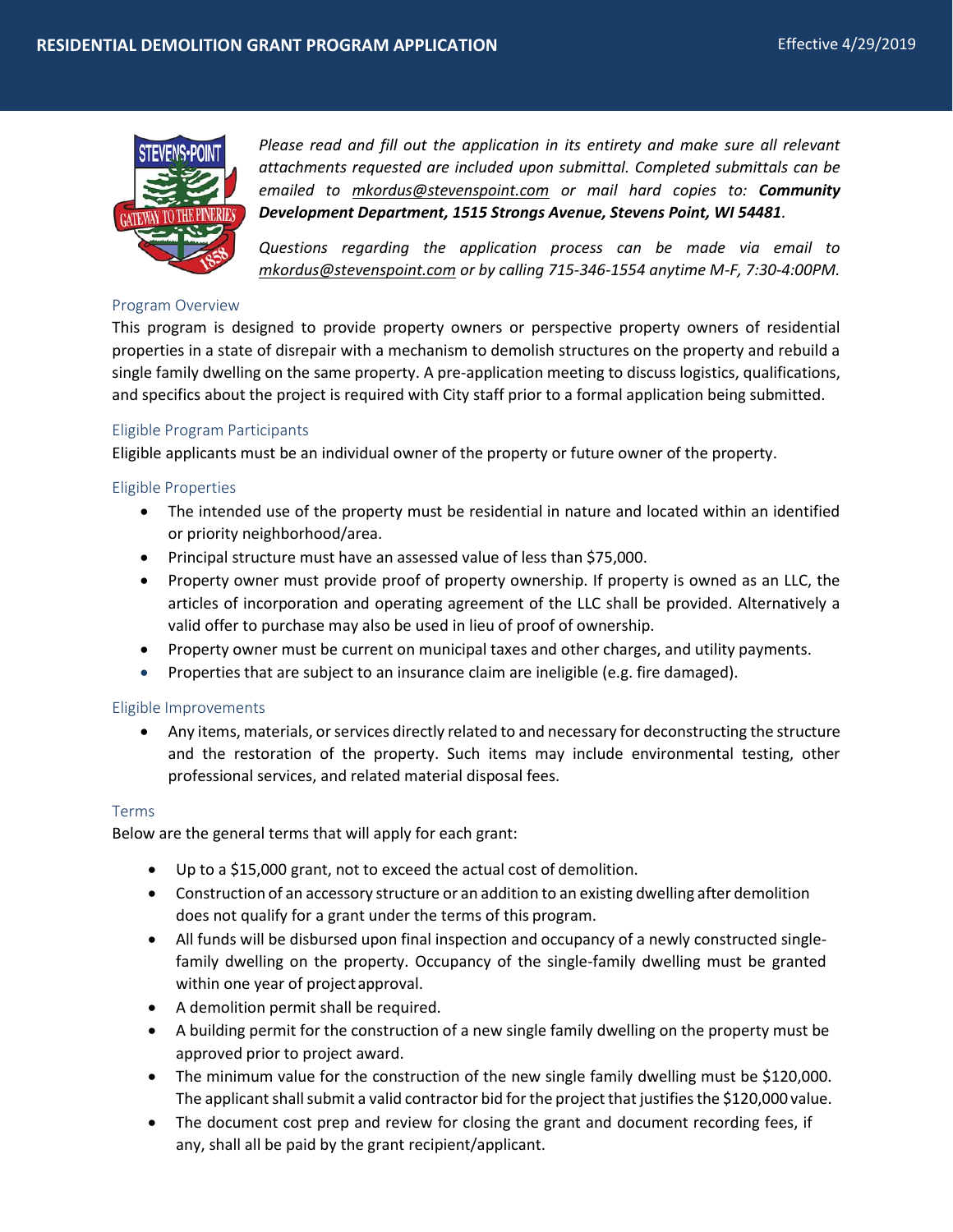## Additional Requirements

- A pre-application meeting to discuss logistics, qualifications and specifics about the project is required with City staff prior to a formal application being submitted. The scope of work and cost estimates must be reviewed and approved by the City of Stevens Point - Community Development staff.
- Applicants must be current on municipal taxes and other charges, and utility payments.
- Applicants must provide proof of financing for the construction of the new single family dwelling.
- Funds cannot be applied to project components that have already been started or completed. Pre-approval is required.
- A City inspection of property prior to demolition may be required before issuance of the grant.
- All change orders must be approved by the City.
- All work requiring a contractor must be performed by licensed and insured contractors, with the applicant having acquired a minimum of two cost estimates from two different contractors.
- If applicable, permits must be obtained prior to starting any work.
- Owners or owners' direct relatives cannot be compensated for their labor or time on the project.

## Project Selection

- Applications will be accepted, reviewed, and available on a first- come, first-served basis, based on available funding for that year.
- Projects will be ranked by:
	- o The impact of the project on the neighborhood.
	- o Increase in taxable value of the property.
	- o Evidence of owner's ability to finance and complete the project.
	- o Ability of the owner to complete the project within one year of financing approval.
- Final project approval will be determined by Community Development Department.

# Application Procedure

Interested property owners shall contact the City of Stevens Point - Community Development Department to set up a pre-application meeting. City staff will work with each potential applicant to arrange an initial inspection of the property to review the scope of work, preliminary cost estimate, and determine if the property meets the program requirements. Once, the pre-application has been approved, the following will need to be submitted:

- Program application
- Two cost estimates from licensed contractors or approved suppliers
- Outstanding mortgages and/or liens on the property
- Proof of no outstanding municipal taxes or charges, or utility payments

# *The Redevelopment Authority may grant exceptions to any of the requirements for this program.*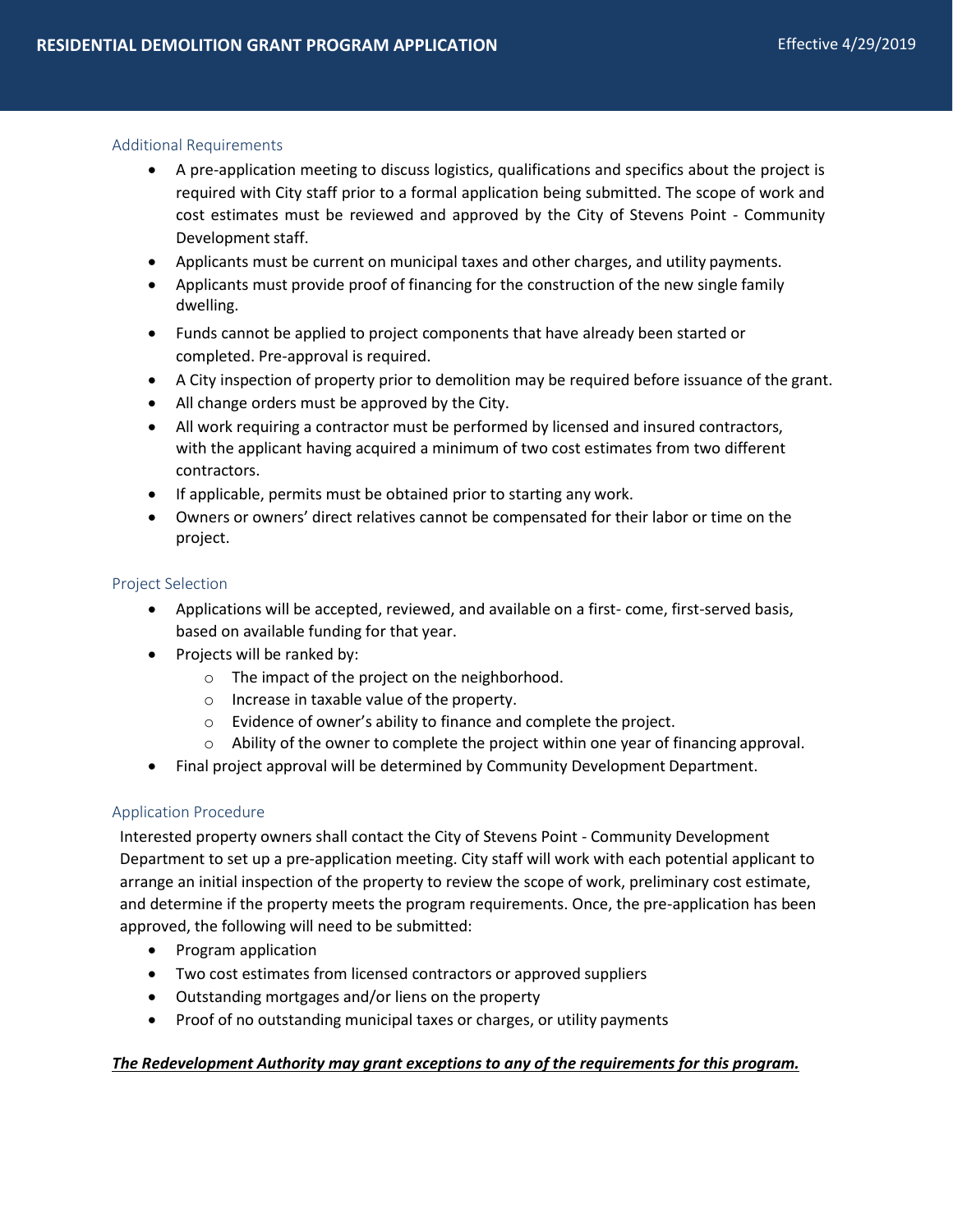| <b>Date of Application:</b>        |                      |                 |                                                     | <b>Date of Pre-Application Meeting:</b>    |
|------------------------------------|----------------------|-----------------|-----------------------------------------------------|--------------------------------------------|
|                                    |                      |                 |                                                     |                                            |
| <b>Name of Applicant</b>           |                      |                 |                                                     |                                            |
|                                    |                      |                 |                                                     |                                            |
| <b>DOB</b>                         | <b>Contact Phone</b> |                 | <b>Email</b>                                        |                                            |
|                                    |                      |                 |                                                     |                                            |
| <b>Name of Co-Applicant/Spouse</b> |                      |                 |                                                     |                                            |
|                                    |                      |                 |                                                     |                                            |
| <b>DOB</b>                         | <b>Contact Phone</b> |                 | Email                                               |                                            |
|                                    |                      |                 |                                                     |                                            |
|                                    |                      |                 |                                                     | <b>Assessed Value of Primary Dwelling,</b> |
| <b>Property Address</b>            |                      |                 |                                                     | Structure Only (must be under \$75,000)    |
|                                    |                      |                 |                                                     |                                            |
| Do you currently own the property? |                      | Yes $\Box$      | If yes, how long have you owned the property?       |                                            |
|                                    |                      | No <sub>1</sub> | If no, attach a valid and signed Offer to Purchase. |                                            |

*Note: If owned by an LLC, the articles of incorporation, including a list of all members and operating agreement shall also be provided and attached hereto.* 

| <b>Current mortgage/lien holder(s)</b> | Attach additional sheets if necessary. | <b>Amount Owned</b> |
|----------------------------------------|----------------------------------------|---------------------|
|                                        |                                        |                     |
|                                        |                                        |                     |
|                                        |                                        |                     |

**Has the property been subject of a major loss insurance (>10,000) claim? If so, expand and attach additional sheets if necessary.** 

|                                                                             | Yes | No |
|-----------------------------------------------------------------------------|-----|----|
| Are you current on property taxes, assessments, and water utility payments? |     |    |
| Attach signed release.                                                      |     |    |